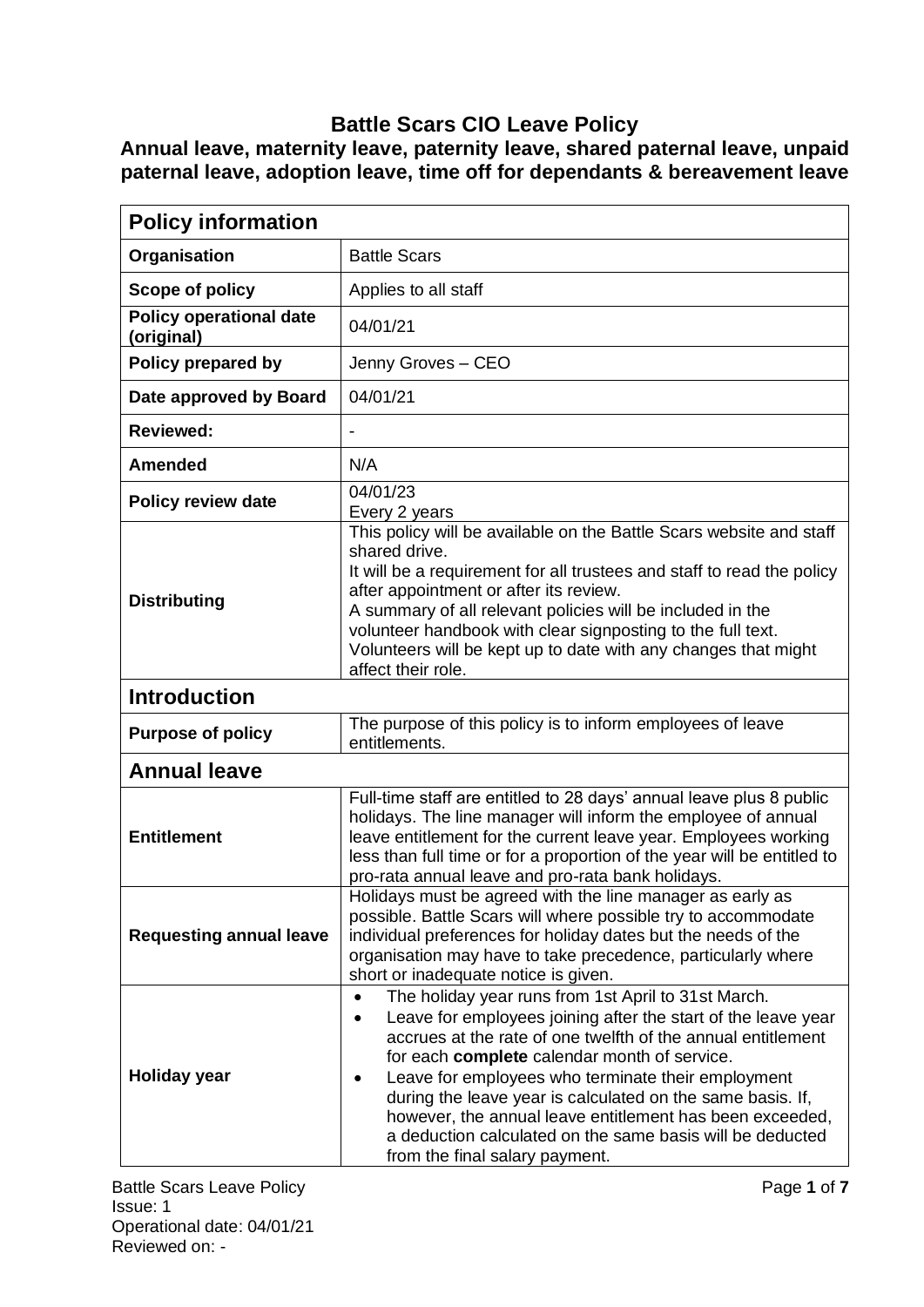| Holiday pay in lieu of<br>accrued leave | Holiday pay in lieu of accrued leave will be paid only on<br>termination of employment and will normally be subject to a<br>maximum of 10 working days.                                                                                                                                                                                                                                                                                                                                                                                                                                                                                                                                                                                                                                                     |
|-----------------------------------------|-------------------------------------------------------------------------------------------------------------------------------------------------------------------------------------------------------------------------------------------------------------------------------------------------------------------------------------------------------------------------------------------------------------------------------------------------------------------------------------------------------------------------------------------------------------------------------------------------------------------------------------------------------------------------------------------------------------------------------------------------------------------------------------------------------------|
| <b>Maternity leave &amp; pay</b>        |                                                                                                                                                                                                                                                                                                                                                                                                                                                                                                                                                                                                                                                                                                                                                                                                             |
| <b>Length of maternity</b><br>leave     | Pregnant employees will be entitled to take 26 weeks' Ordinary<br>Maternity Leave and 26 weeks Additional Maternity Leave,<br>irrespective of their length of service or the number of hours<br>worked each week.                                                                                                                                                                                                                                                                                                                                                                                                                                                                                                                                                                                           |
| <b>Maternity leave eligibility</b>      | Pregnant employees qualify for Statutory Maternity Leave if:<br>they're an employee not a 'worker'<br>they give their employer the correct notice.<br>It does not matter how long they've been with their employer,<br>how many hours they work or how much they get paid.                                                                                                                                                                                                                                                                                                                                                                                                                                                                                                                                  |
| <b>Specifics</b>                        | Not return to work during the two weeks immediately<br>following the birth of the child is allowed.<br>Choosing when maternity leave starts is possible, however,<br>٠<br>the earliest it can start is during the 11th week before the<br>expected week of your child's birth.<br>In certain circumstances, maternity leave may start<br>automatically earlier than the date chosen as the start date<br>for maternity leave. This applies where there is absence<br>from work wholly or partly because of pregnancy at any<br>time during the four weeks before the expected week of<br>childbirth. This also applies in cases of early birth.                                                                                                                                                             |
| Pay                                     | A minimum of at least 26 weeks' service by the end of the<br>$\bullet$<br>15th week before the child is expected to be born is<br>required to be entitled to Statutory Maternity Pay (SMP),<br>provided average weekly earnings are at or above the<br>Lower Earnings Limit for National Insurance.<br>SMP is payable for 39 weeks. For the first six weeks, SMP<br>will be paid at 90% of the average weekly earnings. For the<br>remaining 33 weeks, SMP will be paid at the standard rate,<br>which is prescribed by regulations and is adjusted from time<br>to time, or 90% of your average weekly earnings (whichever<br>is lower). Battle Scars will inform you of the applicable rate.<br>SMP will be paid subject to deductions for tax and National<br>Insurance contributions in the normal way. |
| Early birth or loss of<br>baby          | The pregnant employee can still get Statutory Maternity Leave<br>and SMP if the baby:<br>is born early<br>$\bullet$<br>is stillborn after the start of the 24th week of pregnancy<br>$\bullet$<br>dies after being born<br>$\bullet$                                                                                                                                                                                                                                                                                                                                                                                                                                                                                                                                                                        |
| <b>Notifying Battle Scars</b>           | In order to be eligible for maternity leave and SMP, the<br>$\bullet$<br>employee's line manager must be notified in writing by or<br>during the 15th week before the expected week of the<br>child's birth. The line manager must be informed of the<br>following:<br>the pregnancy<br>$\circ$<br>the week in which the child is due<br>$\circ$<br>the date the employee intends to start their maternity<br>$\circ$<br>leave                                                                                                                                                                                                                                                                                                                                                                              |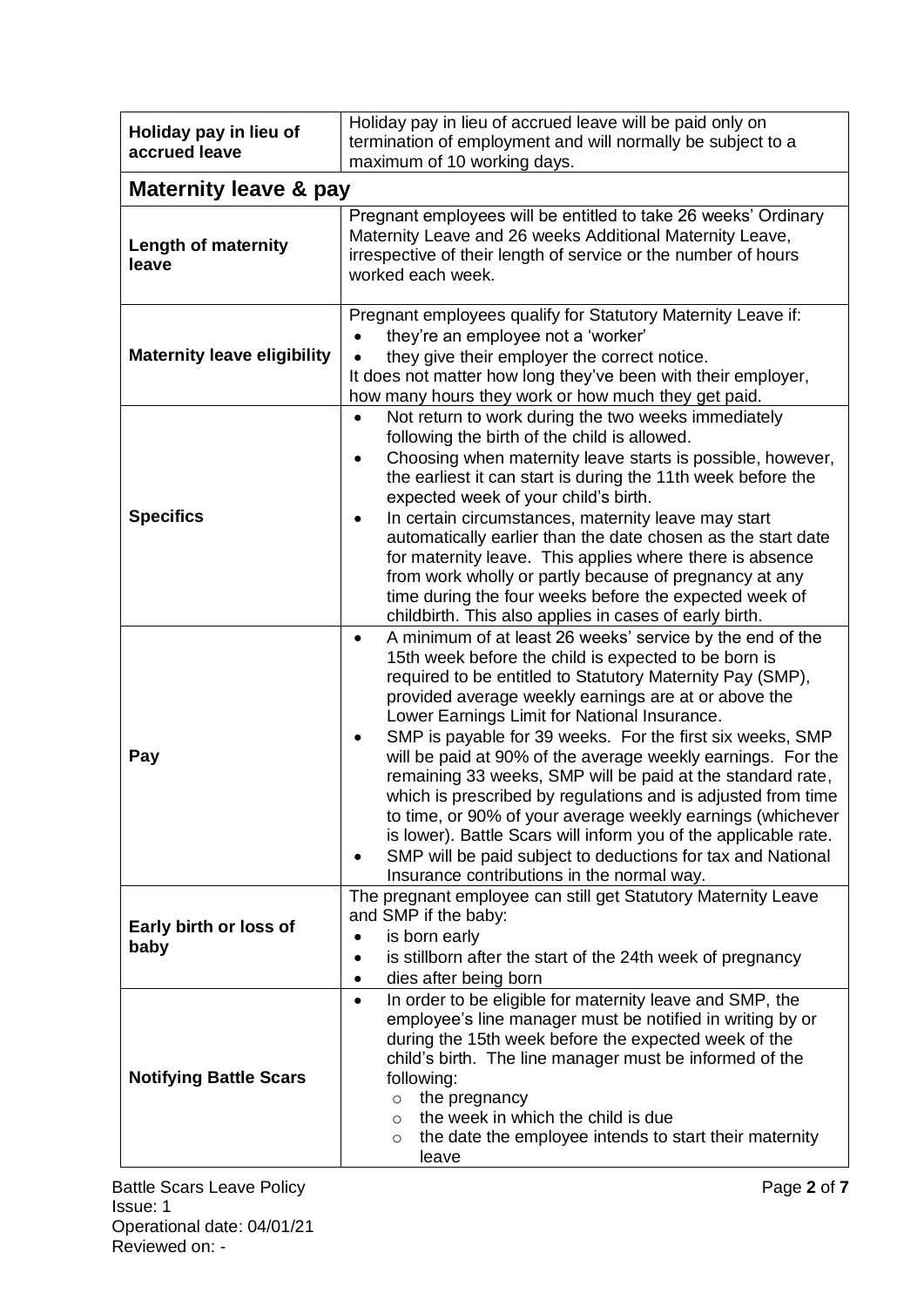|                                           | the date from which the employee will be claiming SMP<br>A MAT B1 certificate should be enclosed with the written<br>$\bullet$<br>notification signed by the registered doctor or registered<br>midwife to confirm the expected week of childbirth.<br>The date maternity leave starts may be changed providing<br>$\bullet$<br>at least 28 days' notice are given in writing of either the new<br>start date or the original start date (whichever is earliest).<br>Within 28 days of receiving notice, Battle Scars shall notify<br>$\bullet$<br>in writing of the date when the maternity leave will end.                                                                                                                                                                                                                                                                                                                                                                                                                                                                                                                                                                                        |
|-------------------------------------------|-----------------------------------------------------------------------------------------------------------------------------------------------------------------------------------------------------------------------------------------------------------------------------------------------------------------------------------------------------------------------------------------------------------------------------------------------------------------------------------------------------------------------------------------------------------------------------------------------------------------------------------------------------------------------------------------------------------------------------------------------------------------------------------------------------------------------------------------------------------------------------------------------------------------------------------------------------------------------------------------------------------------------------------------------------------------------------------------------------------------------------------------------------------------------------------------------------|
| <b>Prior to departure</b>                 | Prior to your departure on maternity leave, there will be a<br>meeting between the line manager and the employee to discuss<br>rights and entitlements during maternity leave, the possibility of<br>flexible working upon return to work and the level of contact with<br>the organisation wished for during maternity leave. This is an<br>opportunity to raise any queries or concerns.                                                                                                                                                                                                                                                                                                                                                                                                                                                                                                                                                                                                                                                                                                                                                                                                          |
| <b>Benefits during</b><br>maternity leave | During Ordinary Maternity Leave, contractual benefits will<br>$\bullet$<br>continue and normal terms and conditions will continue to<br>apply, except for those terms relating to wages and salary.<br>Holiday will continue to accrue.<br>During Additional Maternity Leave, the rights and<br>٠<br>obligations under the contract of employment are reduced,<br>but notice must still be given in accordance with the<br>contract of employment if you want to leave. In addition,<br>the employee on maternity leave will continue to be bound<br>by the obligations of confidentially and loyalty. Only<br>statutory holiday will accrue.                                                                                                                                                                                                                                                                                                                                                                                                                                                                                                                                                       |
| <b>Health &amp; Safety</b>                | If any pregnant employees, or employees who have recently<br>become mothers or who are breastfeeding are employed in<br>positions which have been identified as posing a risk to their<br>health and safety or that of their baby they will be notified<br>immediately and arrangements will be made to eliminate the<br>risks.<br>For any health and safety concerns about own health at any time<br>the Line Manager should be consulted immediately.                                                                                                                                                                                                                                                                                                                                                                                                                                                                                                                                                                                                                                                                                                                                             |
| <b>Returning to work</b>                  | No separate notification of the return date is required. It will<br>$\bullet$<br>be assumed that return to work will be on the date the<br>organisation has notified is the end of the maternity leave<br>period. However, if a return to work before the end of the<br>full maternity leave entitlement is wanted, the line manager<br>must be given at least 8 weeks' notice in writing of the<br>intended return date.<br>If the employee returns to work immediately after a period<br>٠<br>of Ordinary Maternity Leave, the employee will return to<br>work in the same job before starting maternity leave.<br>If the employee returns to work from a period of Additional<br>٠<br>Maternity Leave, the employee will return to work in the<br>same job. If this is not reasonably practicable, a similar job<br>on equally favourable terms and conditions will be offered.<br>If the employee decides not to return to work after maternity<br>$\bullet$<br>leave, written confirmation is required and the notice<br>required by the contract of employment must be given.<br>On return from maternity leave, the line manager will<br>arrange a meeting to discuss any changes which have |

Battle Scars Leave Policy **Page 3** of **7** Issue: 1 Operational date: 04/01/21 Reviewed on: -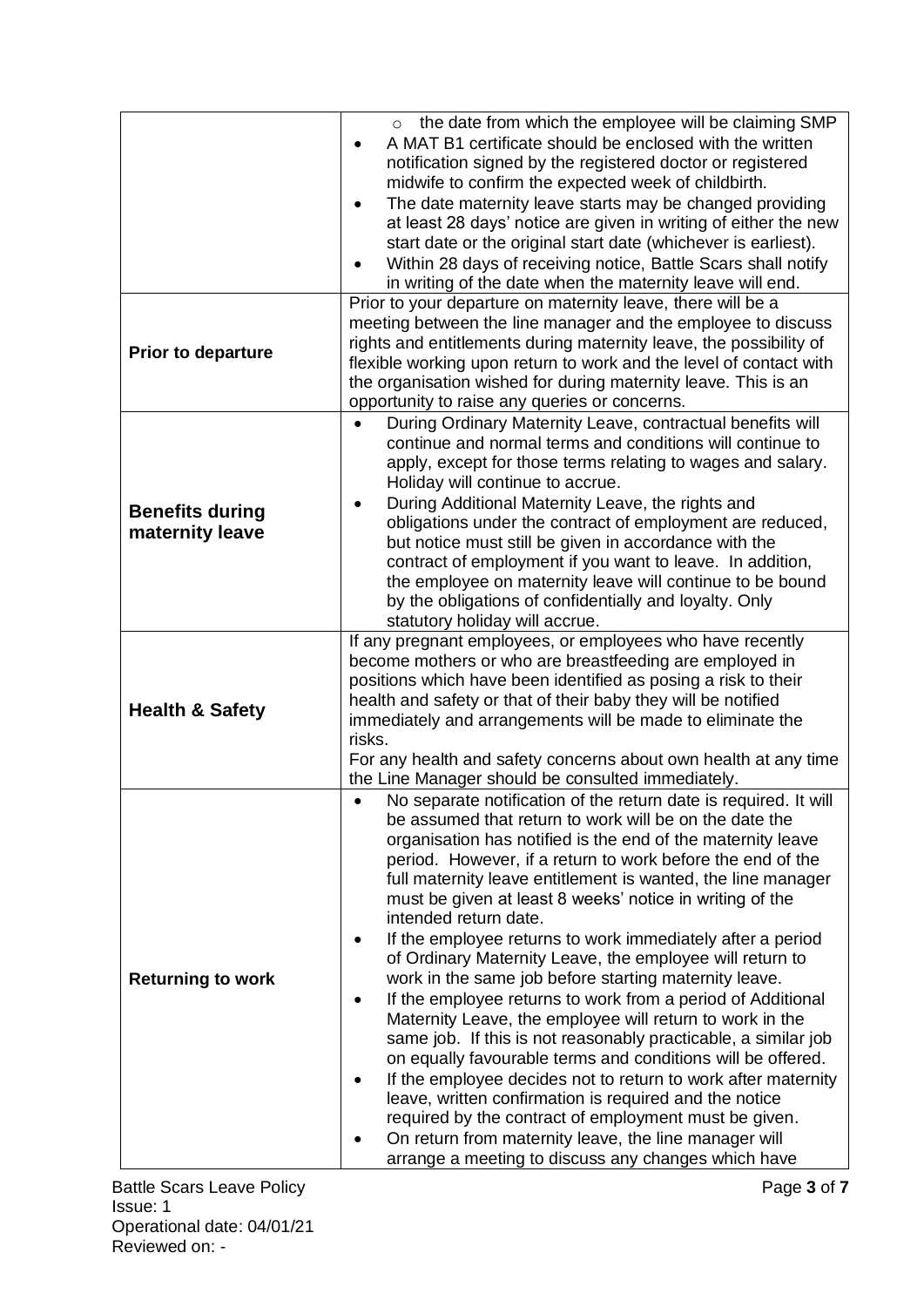|                                  | taken place during the absence. This will be an opportunity<br>to discuss any issues relating to breastfeeding. This is an                                                                                                                                                                                                                                                                                                                                                                                                                                                                                                                                                                                                                                                                                                                                                 |
|----------------------------------|----------------------------------------------------------------------------------------------------------------------------------------------------------------------------------------------------------------------------------------------------------------------------------------------------------------------------------------------------------------------------------------------------------------------------------------------------------------------------------------------------------------------------------------------------------------------------------------------------------------------------------------------------------------------------------------------------------------------------------------------------------------------------------------------------------------------------------------------------------------------------|
|                                  | opportunity to raise any queries or concerns.                                                                                                                                                                                                                                                                                                                                                                                                                                                                                                                                                                                                                                                                                                                                                                                                                              |
| <b>Paternity leave &amp; pay</b> |                                                                                                                                                                                                                                                                                                                                                                                                                                                                                                                                                                                                                                                                                                                                                                                                                                                                            |
| Length                           | Statutory Paternity Leave is a maximum of two weeks' leave,<br>following the birth of a child, taken in order to support the mother<br>or care for the new child. It can be taken as a single week or two<br>consecutive weeks. It cannot be taken as odd days or as two<br>separate weeks.                                                                                                                                                                                                                                                                                                                                                                                                                                                                                                                                                                                |
| <b>Specifics</b>                 | Statutory Paternity Leave must be taken within 56 days of<br>$\bullet$<br>the birth. If the baby is born earlier than expected, it must<br>be taken within 56 days from the date the baby was due.<br>To qualify you must have worked for the organisation for at<br>$\bullet$<br>least 26 weeks by the end of the 15th week before the<br>expected birth week.                                                                                                                                                                                                                                                                                                                                                                                                                                                                                                            |
| Pay                              | Statutory Paternity Pay is paid at a fixed rate per week<br>(determined in legislation) or 90% of average earnings if that is<br>less. It is paid less tax and National Insurance contributions in<br>the normal way.                                                                                                                                                                                                                                                                                                                                                                                                                                                                                                                                                                                                                                                      |
| <b>Terms &amp; conditions</b>    | During Statutory Paternity Leave, all normal contractual terms<br>and conditions apply as if present, apart from basic wages and<br>salary.                                                                                                                                                                                                                                                                                                                                                                                                                                                                                                                                                                                                                                                                                                                                |
| <b>Returning to work</b>         | Following Statutory Paternity leave, the right to return to exactly<br>the same job, on the same terms and conditions will apply.                                                                                                                                                                                                                                                                                                                                                                                                                                                                                                                                                                                                                                                                                                                                          |
| <b>Adoption leave</b>            |                                                                                                                                                                                                                                                                                                                                                                                                                                                                                                                                                                                                                                                                                                                                                                                                                                                                            |
| <b>Entitlement</b>               | Parallel arrangements to maternal leave are available for<br>٠<br>the adoption of a child.<br>Paternity leave and pay are also available for the adoption<br>$\bullet$<br>of a child.                                                                                                                                                                                                                                                                                                                                                                                                                                                                                                                                                                                                                                                                                      |
| <b>Shared parental leave</b>     |                                                                                                                                                                                                                                                                                                                                                                                                                                                                                                                                                                                                                                                                                                                                                                                                                                                                            |
| <b>Principle</b>                 | This leave entitlement is designed to give parents / adopters<br>more flexibility in how to share the care of their child in the first<br>year following birth or adoption. If a couple is eligible they can<br>share up to 50 weeks leave, the two partners can decide to be<br>off work at the same time and/or take it in turns to have periods<br>of leave to look after the child.                                                                                                                                                                                                                                                                                                                                                                                                                                                                                    |
| <b>Criteria</b>                  | To be eligible you must meet the following criteria:<br>Either one of the partners must be entitled to maternity /<br>adoption leave, or statutory maternity / adoption pay (or<br>maternity allowance from the Government) and must share<br>the main responsibility for caring for the child with the<br>partner.<br>In addition, both partners will also be required to follow a<br>two-step process to establish eligibility as follows:<br>Step 1 - Continuity test: if seeking to take shared<br>$\circ$<br>parental leave, one parent / adopter must have worked<br>for the same employer for at least 26 weeks at the end<br>of the 15th week before the week in which the child is<br>due (or at the week in which an adopter was notified of<br>having been matched with a child or adoption) and they<br>should still be employed in the first week that shared |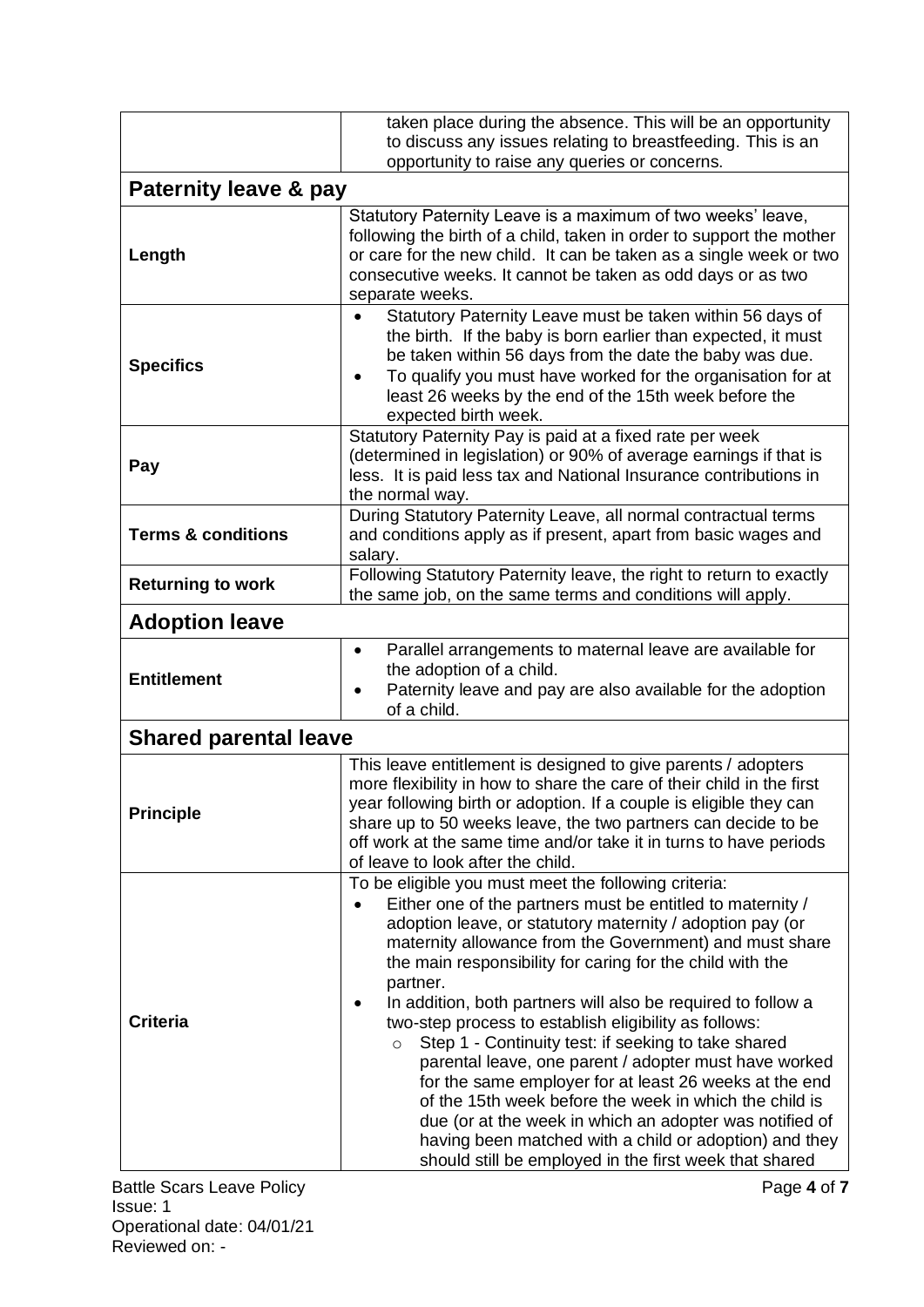|                                              | parental leave is to be taken. The other parent /adopter<br>has to have worked for 26 weeks in the 66 weeks<br>leading up to the due date and have earned at least<br>£390 in total in 13 of the 66 weeks (add up the highest                                                                                                                                                                                                                                                                                                                                                                                                                                                                           |  |
|----------------------------------------------|---------------------------------------------------------------------------------------------------------------------------------------------------------------------------------------------------------------------------------------------------------------------------------------------------------------------------------------------------------------------------------------------------------------------------------------------------------------------------------------------------------------------------------------------------------------------------------------------------------------------------------------------------------------------------------------------------------|--|
|                                              | paying weeks, they don't need to be in a row)<br>Step 2 - Individual eligibility for pay: To qualify for<br>$\circ$<br>shared parental pay the parent / main adopter must, as<br>well as passing the Continuity test, also have earned<br>an average salary of the National Insurance lower<br>earnings limit or more for the 8 weeks prior to the 15th<br>week before the expected birth / adoption.                                                                                                                                                                                                                                                                                                   |  |
| child                                        | Parental leave for same sex couples following birth or adoption of a                                                                                                                                                                                                                                                                                                                                                                                                                                                                                                                                                                                                                                    |  |
| <b>Entitlement</b>                           | Same sex couples have the same paternal leave rights as<br>different sex couples. Let your manager know as soon as is<br>practical in order to discuss your options and choices.                                                                                                                                                                                                                                                                                                                                                                                                                                                                                                                        |  |
| <b>Unpaid parental leave</b>                 |                                                                                                                                                                                                                                                                                                                                                                                                                                                                                                                                                                                                                                                                                                         |  |
| <b>Eligibility</b>                           | As well as Shared Parental Leave, any eligible employee who<br>has or expects to have responsibility for a child is entitled to take<br>Unpaid Parental Leave to care for that child. This includes the<br>child's registered father or anyone else who has or expects to<br>have formal parental responsibility for the child. To be eligible to<br>take Parental Leave, an employee must have been employed by<br>the Charity for at least one year.                                                                                                                                                                                                                                                  |  |
| <b>Entitlement</b>                           | Parental Leave consists of 18 weeks' unpaid leave for each child<br>born or adopted, taken at any time up to the child's eighteenth<br>birthday. Up to four weeks' Parental Leave can be taken in<br>respect of each child, each year, in blocks of one week or more.<br>Employees cannot take the leave in blocks of less than one<br>week, unless the child is disabled. You must give your line<br>manager at least 21 days' notice of your intention to take<br>Parental Leave.                                                                                                                                                                                                                     |  |
| Time off for dependants                      |                                                                                                                                                                                                                                                                                                                                                                                                                                                                                                                                                                                                                                                                                                         |  |
| <b>Eligibility</b>                           | Employees are legally entitled to take a reasonable amount of<br>time off to deal with certain prescribed emergencies involving<br>certain dependants. This leave is called Time Off for<br>Dependants. Time Off for Dependants can be taken, for<br>example, if a dependant falls ill or is injured, if care<br>arrangements break down, or to arrange or attend a dependant's<br>funeral. A dependant is your child (including adopted child),<br>husband, wife or parent. It also includes someone who lives in<br>your household, and someone who reasonably relies on you,<br>such as an elderly relative. Any time taken off must be<br>necessary and reasonable in the particular circumstances. |  |
| Pay                                          | Battle Scars staff can take up to 10 days per year as time off for<br>dependants. If longer is required then employees will have to<br>use accrued time off in lieu, annual leave or consider unpaid<br>leave.                                                                                                                                                                                                                                                                                                                                                                                                                                                                                          |  |
|                                              | Bereavement ("compassionate") leave                                                                                                                                                                                                                                                                                                                                                                                                                                                                                                                                                                                                                                                                     |  |
| <b>Introduction</b>                          | Unfortunately, most people will experience the loss of somebody<br>close to them at some point during their career and, as such,                                                                                                                                                                                                                                                                                                                                                                                                                                                                                                                                                                        |  |
| <b>Battle Scars Leave Policy</b><br>Issue: 1 | Page 5 of 7                                                                                                                                                                                                                                                                                                                                                                                                                                                                                                                                                                                                                                                                                             |  |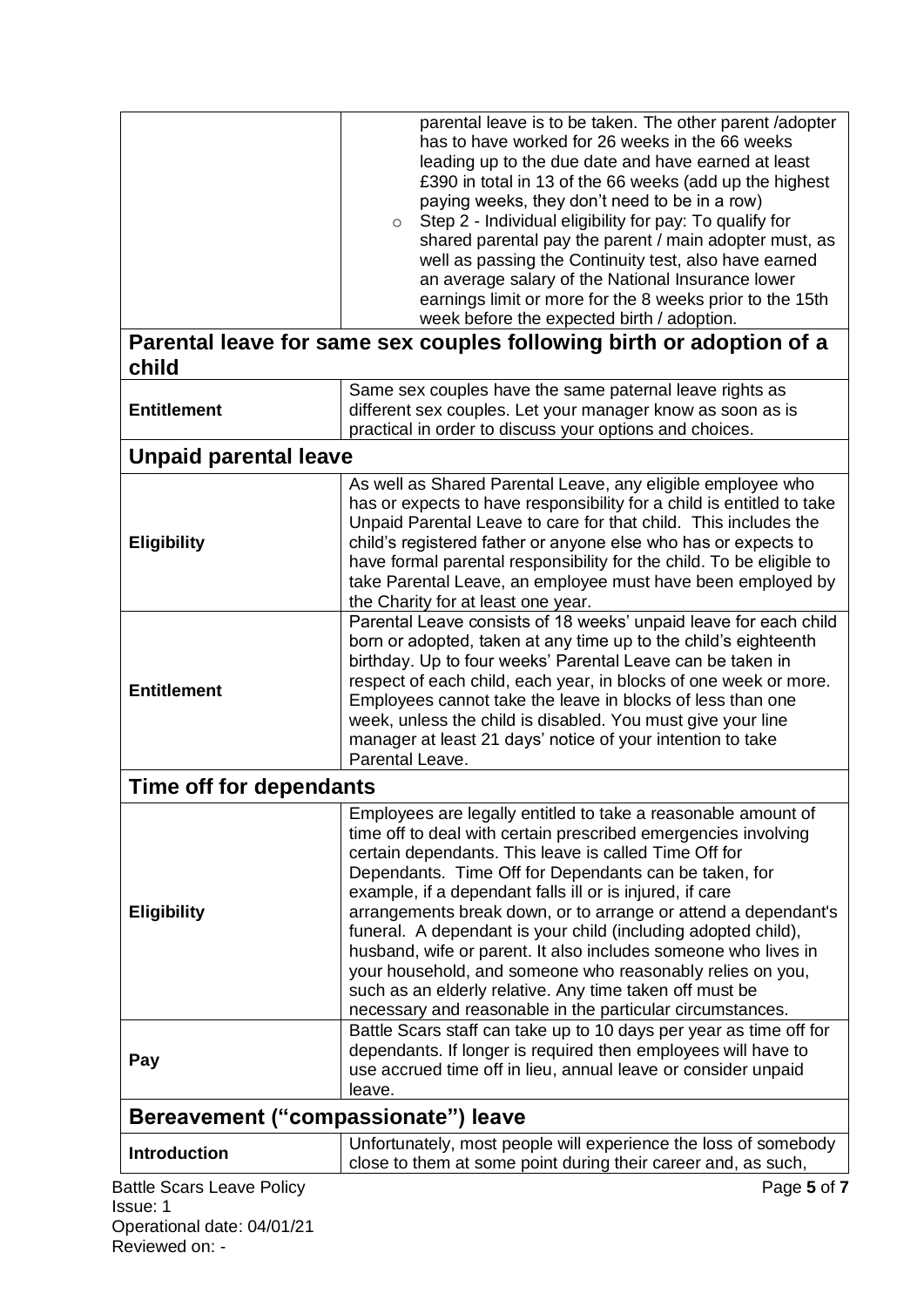|                  | may request time off work for compassionate bereavement                                                                       |
|------------------|-------------------------------------------------------------------------------------------------------------------------------|
|                  | leave.                                                                                                                        |
|                  | Bereavement leave (also known as compassionate leave) is the                                                                  |
|                  | period of time an employee is granted off work by their employer                                                              |
|                  | following the death of a family member or loved one. This allows                                                              |
|                  | the employee time for grieving and managing bereavement                                                                       |
|                  | matters, such as arranging or attending a funeral.                                                                            |
|                  | This means that an employee may need to be absent, generally<br>at short notice, for an indefinite period of time.            |
|                  | Currently, there is no legal obligation for UK employers to                                                                   |
|                  | provide compassionate leave as standard, paid or otherwise                                                                    |
|                  | with the exception of a working parent or adult with parental                                                                 |
|                  | responsibility (including adopters, foster parents and                                                                        |
|                  | guardians) losing a child under the age of 18, or suffering a                                                                 |
|                  | stillbirth from 24 weeks of pregnancy (see section below).                                                                    |
|                  | When a Battle Scars employee loses an immediate adult                                                                         |
|                  | family member, the organisation provides up to 2 weeks'                                                                       |
|                  | leave. For staff who have been employed for a continuous                                                                      |
|                  | period of at least 26 weeks before the death, the                                                                             |
|                  | organisation provides up to five days of paid leave. The two                                                                  |
|                  | weeks' leave can be taken either in one block of two weeks,                                                                   |
|                  | or as two separate blocks of one week each. It must be                                                                        |
|                  | taken within 10 weeks of the date of the death. Further time                                                                  |
|                  | taken will be unpaid.                                                                                                         |
|                  | When a Battle Scars employee with parental responsibilities                                                                   |
|                  | (see above) loses a child under the age of 18, or suffers a                                                                   |
|                  | stillbirth from 24 weeks of pregnancy they are entitled to 2<br>weeks' leave irrespective of how long they have been          |
|                  | employed by Battle Scars. Parents and primary carers must                                                                     |
|                  | have been employed for a continuous period of at least 26                                                                     |
|                  | weeks before the child's death to be eligible for paid                                                                        |
|                  | parental bereavement leave. All employees have a 'day                                                                         |
|                  | one' right to unpaid bereavement leave. Workers who have                                                                      |
| <b>Provision</b> | not been employed for a continuous period of at least 26                                                                      |
|                  | weeks are entitled to two weeks' unpaid leave. The two                                                                        |
|                  | weeks' leave can be taken either in one block of two weeks,                                                                   |
|                  | or as two separate blocks of one week each. It must be                                                                        |
|                  | taken within 56 weeks of the date of the child's death. This                                                                  |
|                  | is to allow for time to be taken off for difficult events such as                                                             |
|                  | birthdays or anniversaries. Notice requirements for taking                                                                    |
|                  | the leave will be flexible, so it can be taken at short notice.                                                               |
|                  | Further time taken will be unpaid.                                                                                            |
|                  | Female employees who suffer a stillbirth from 24 weeks of                                                                     |
|                  | pregnancy will still be entitled to up to 52 weeks of maternity                                                               |
|                  | leave and/or pay, as will a mother who loses a child after it<br>is born. If an employee loses more than one child, they will |
|                  | be entitled to take a separate period of leave for each child.                                                                |
|                  | Bereavement leave pay rate will be according to legislation.                                                                  |
|                  | Battle scars will be flexible, supportive and sensitive to our                                                                |
|                  | employee's needs during this difficult time and make                                                                          |
|                  | reasonable adjustments if required.                                                                                           |
| $D = U \cdot U$  |                                                                                                                               |

## **Policy review**